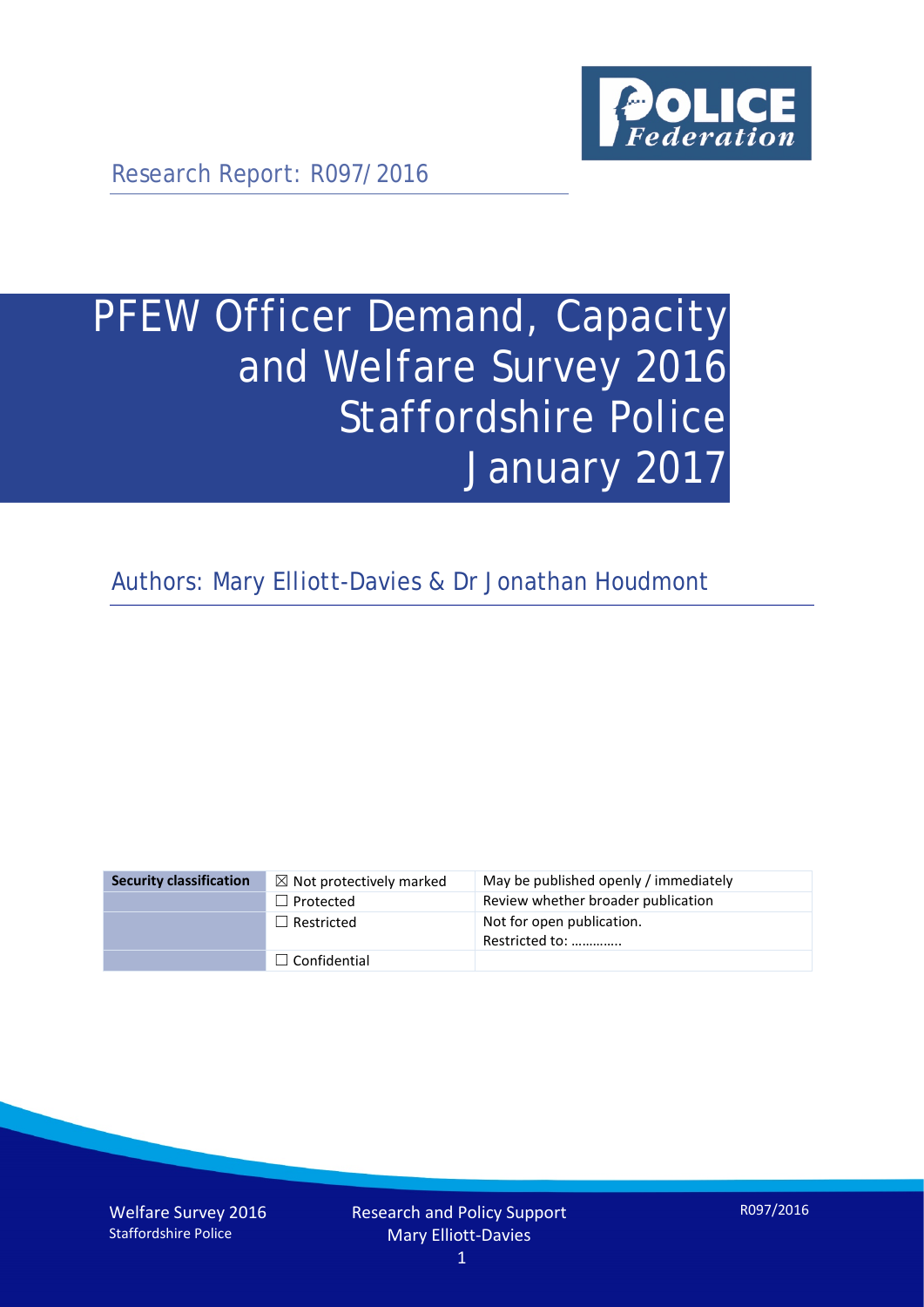# **1. FOREWORD**

### **INTRODUCTION**

In recent times policing in England and Wales has experienced unprecedented budgetary cuts amount[i](#page-15-0)ng to an 18% real-term reduction since 2010.<sup>1</sup> The impact on police officer numbers has been considerable, with a 14% fall in officer numbers over a seven year period from a high of 143,734 in 2009<sup>[ii](#page-15-1)</sup> to 124,066 in March 2016.<sup>[iii](#page-15-2)</sup> Evidence from a focus group study conducted by the PFEW<sup>[iv](#page-15-3)</sup> highlighted that these reduction's may be having a negative effect on officers individual wellbeing. It was within this context that the 2016 PFEW Officer Demand, Capacity, and Welfare Survey took place.

This report provides a summary of responses to key questions from the 2016 PFEW Officer Demand, Capacity, and Welfare Survey from respondents in **Staffordshire Police**.

Where appropriate, details of average responses for the police service as a whole are also presented. However, differences between the national and local responses have not been tested statistically and therefore any differences reported are for guidance only and must be treated with caution.

Force rankings have not been included due to the vast range of response rates across forces (2.1% - 34.2%), making comparisons inappropriate without the application of inferential statistics to address the extreme variations in sample sizes (range: 34 -3909). In addition, forces with less than 100 respondents were not provided with a force level report as their sample size was too small to be representative of the force as a whole and may have enabled identification of individuals based on their demographics.

Please be aware that the total number of responses for each item may vary slightly as not all items were answered by all respondents, and all percentages are rounded to the nearest whole number. In addition, the actual differences between any and all groups may be quite small and these details should be considered when interpreting the data.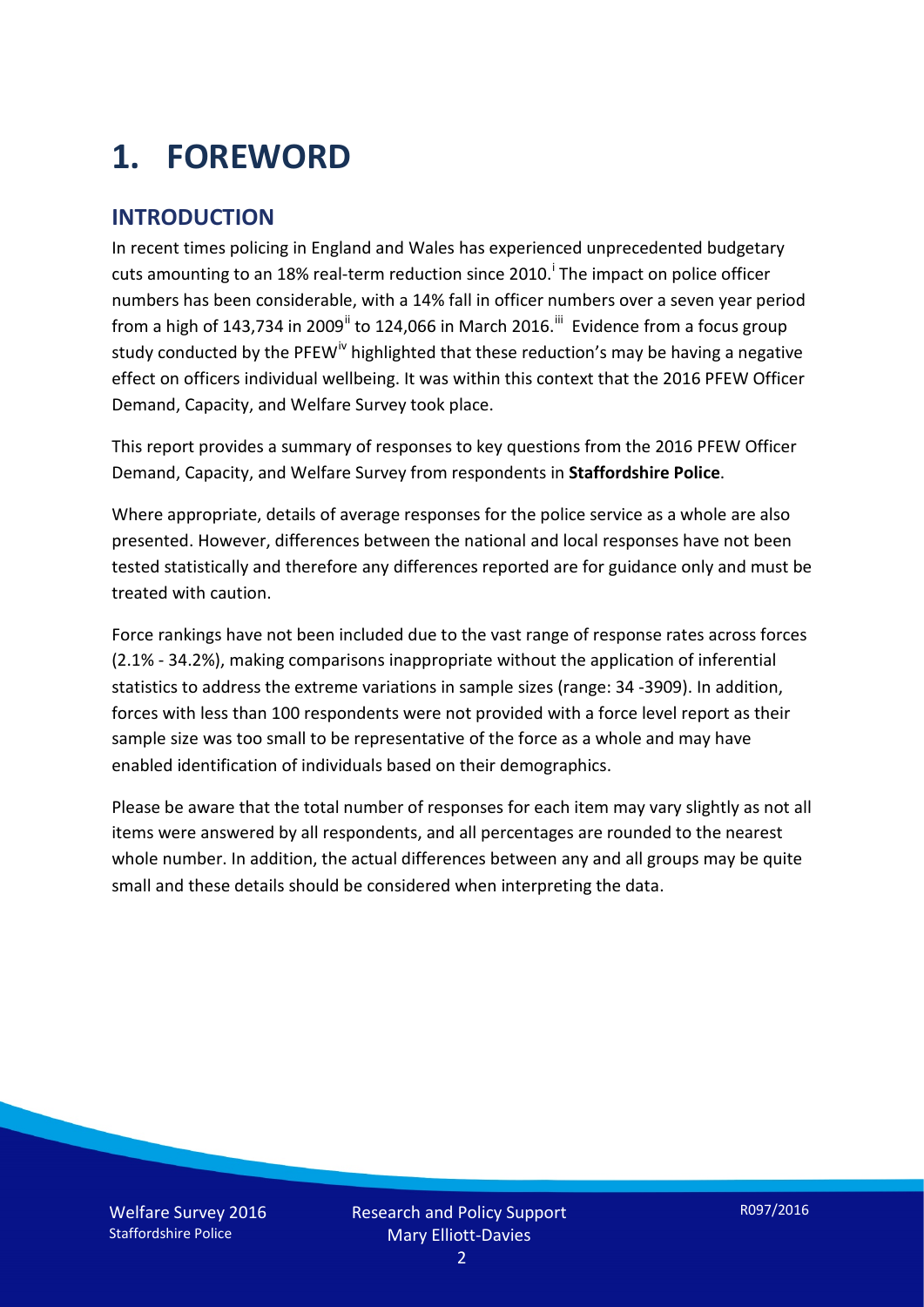### **RESPONSE RATES AND DEMOGRAPHICS**

Survey responses were gathered over a four-week period in February 2016. All officers of the federated ranks in England and Wales were eligible to participate. Analyses were conducted on a sample of 16,841 responses drawn from all 43 forces across England and Wales.  $^1$  $^1$  The national response rate for the 2016 survey was 14%.

268 responses were received from Staffordshire Police, representing a response rate of around 16%.<sup>[2](#page-2-1)</sup> The margin of error for this report has been calculated using the size of the sample and the population. At a 95% confidence level, this force report has a 5% margin of error. If the margin of error is less than 5%, it can be considered to be within the normal bounds of academic rigor.<sup>[3](#page-2-2)</sup> If this threshold has not been met, the results from this report must be interpreted with caution.

Overall 1% of respondents (*N*=237) to the survey declined to state which force they belonged to. These responses have been included within the national data but are excluded from force-level analyses.

77% of responses from Staffordshire Police were received from male officers and 23% of responses were from female officers. In regards to rank, 68% of respondents from Staffordshire Police were Constables, 22% were Sergeants and 10% were Inspectors or Chief Inspectors. 3% of responses from Staffordshire Police were received from Black and Minority Ethnic (BME) officers.

-

<span id="page-2-0"></span> $1$  Data were removed where the respondent indicated they were not currently a police officer or they gave implausible answers – for full exclusion criteria, please see Houdmont & Elliott-Davies (2016).<br><sup>2</sup> Based on March 2016 Home Office figures of officer headcount.

<span id="page-2-1"></span>

<span id="page-2-2"></span> $3$  The generally accepted academic standards is a 95% confidence level with a 5% (or less) margin of error.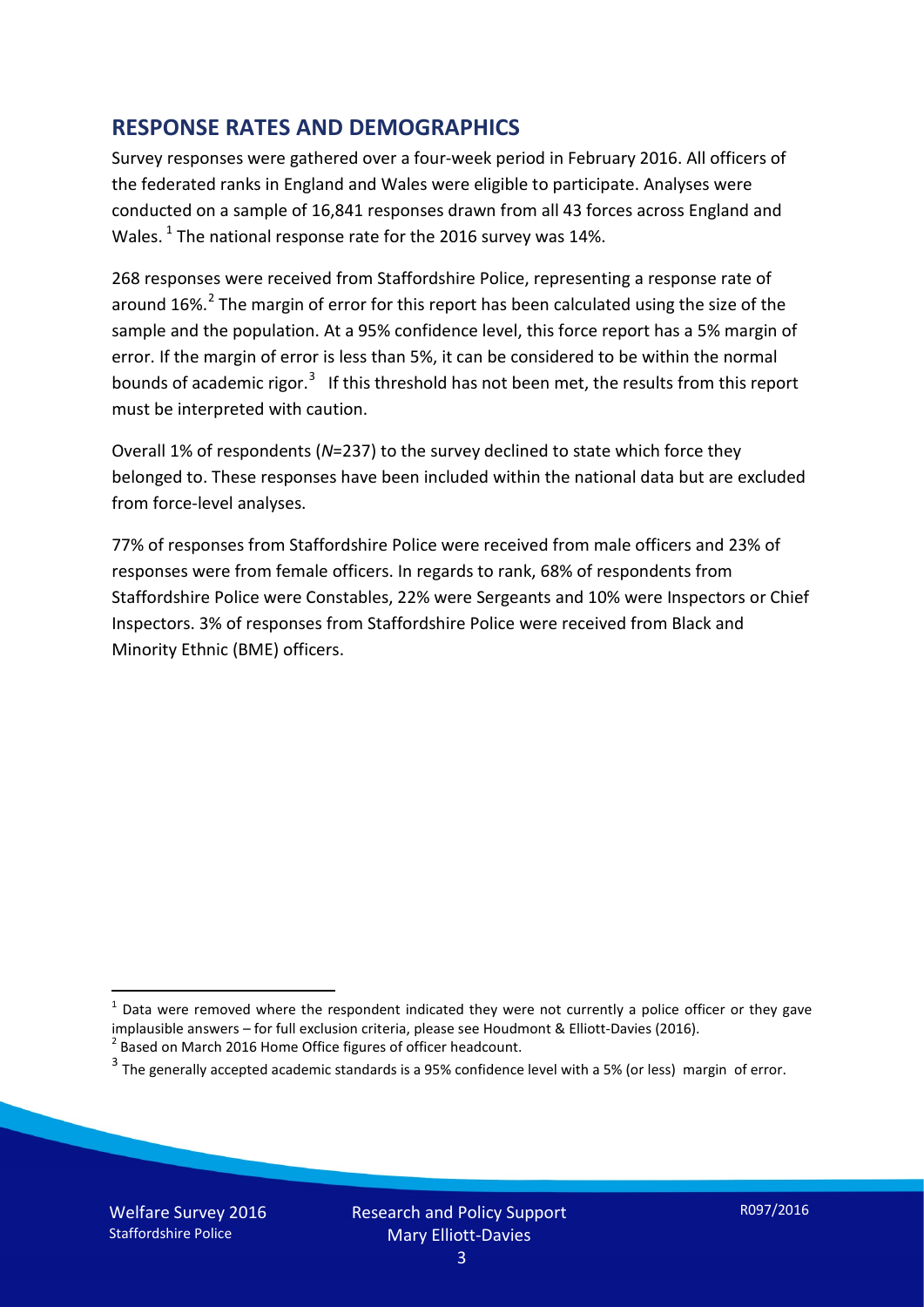# **2. DEMAND**

# **2.1. WORKLOAD**

69% of respondents from Staffordshire Police told us that their workload is currently too high. This was higher than the proportion of national respondents who reported their workload was too high (66%).

## **2.2. HSE MANAGEMENT STANDARDS**

The UK Health and Safety Executive published the Management Standards Indicator Tool (MSIT) to assist organisations in the assessment of workers exposure to dimensions of the psychosocial work en[v](#page-15-4)ironment that, if not properly managed, can lead to harm to health.<sup>v</sup> The 25-item version of the MSIT<sup>[vi](#page-15-5)</sup> contains four items that measure job demands.

29% of respondents from Staffordshire Police told us that they often or always have unachievable deadlines, and 48% that they have to neglect some tasks because they have too much to do. Findings for the MSIT job demand items for Staffordshire Police are presented in Figure 1 below.



#### *Figure 1. Staffordshire Police: HSE MSIT Job Demands*

Welfare Survey 2016 Staffordshire Police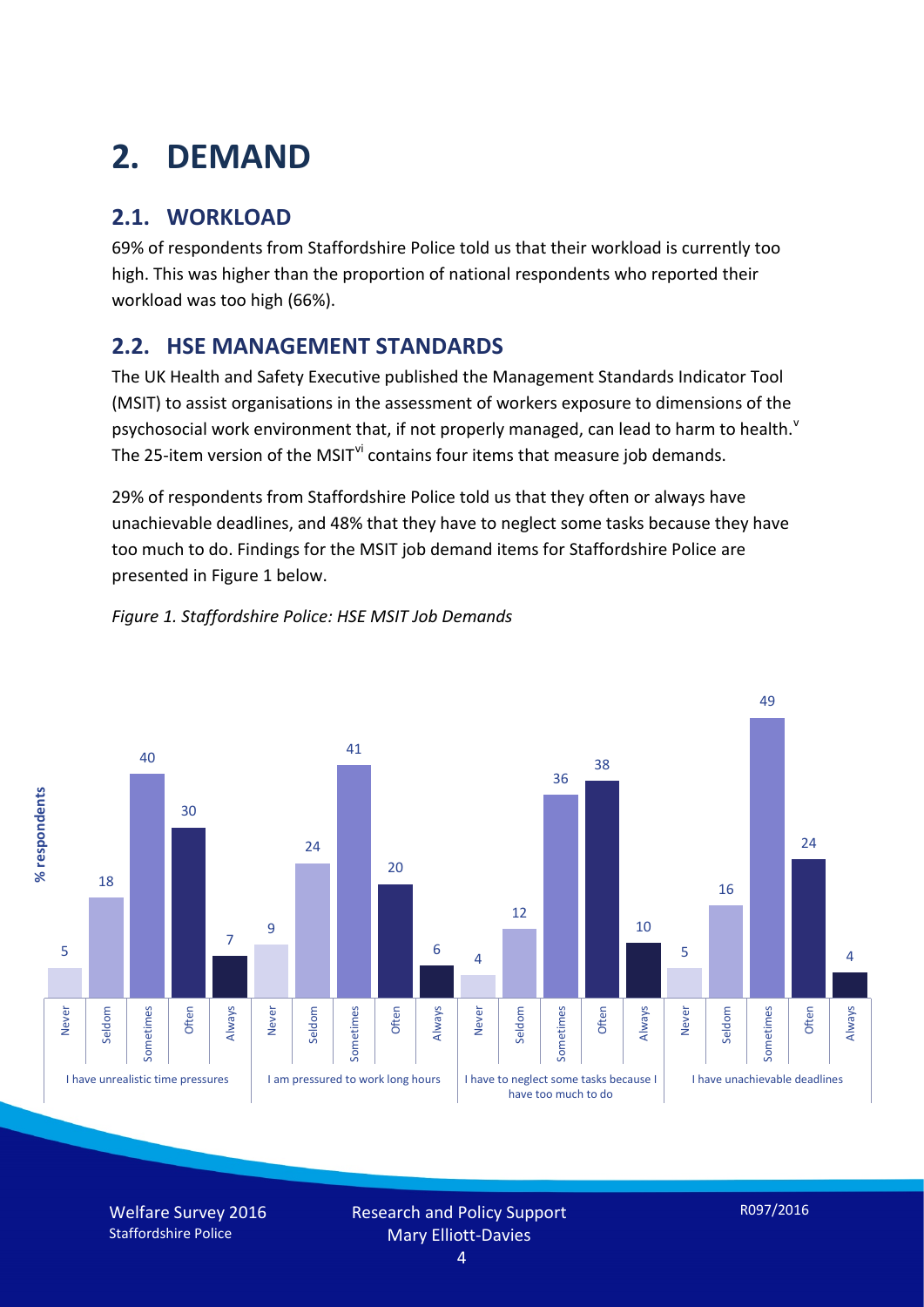#### **2.3. AMOUNT AND PACE OF WORK**

A set of statements were developed for the current study to assess aspects of job demands in regards to the amount and pace of work. Findings for Staffordshire Police are presented in Figure 2.





79% of respondents from Staffordshire Police *disagreed* or *strongly disagreed* that they were able to meet all of the conflicting demands on their time and 89% of respondents from Staffordshire Police *disagreed* or *strongly disagreed* that there are enough officers to manage all the demands made on their team/unit.

Welfare Survey 2016 Staffordshire Police

% respondents **% respondents**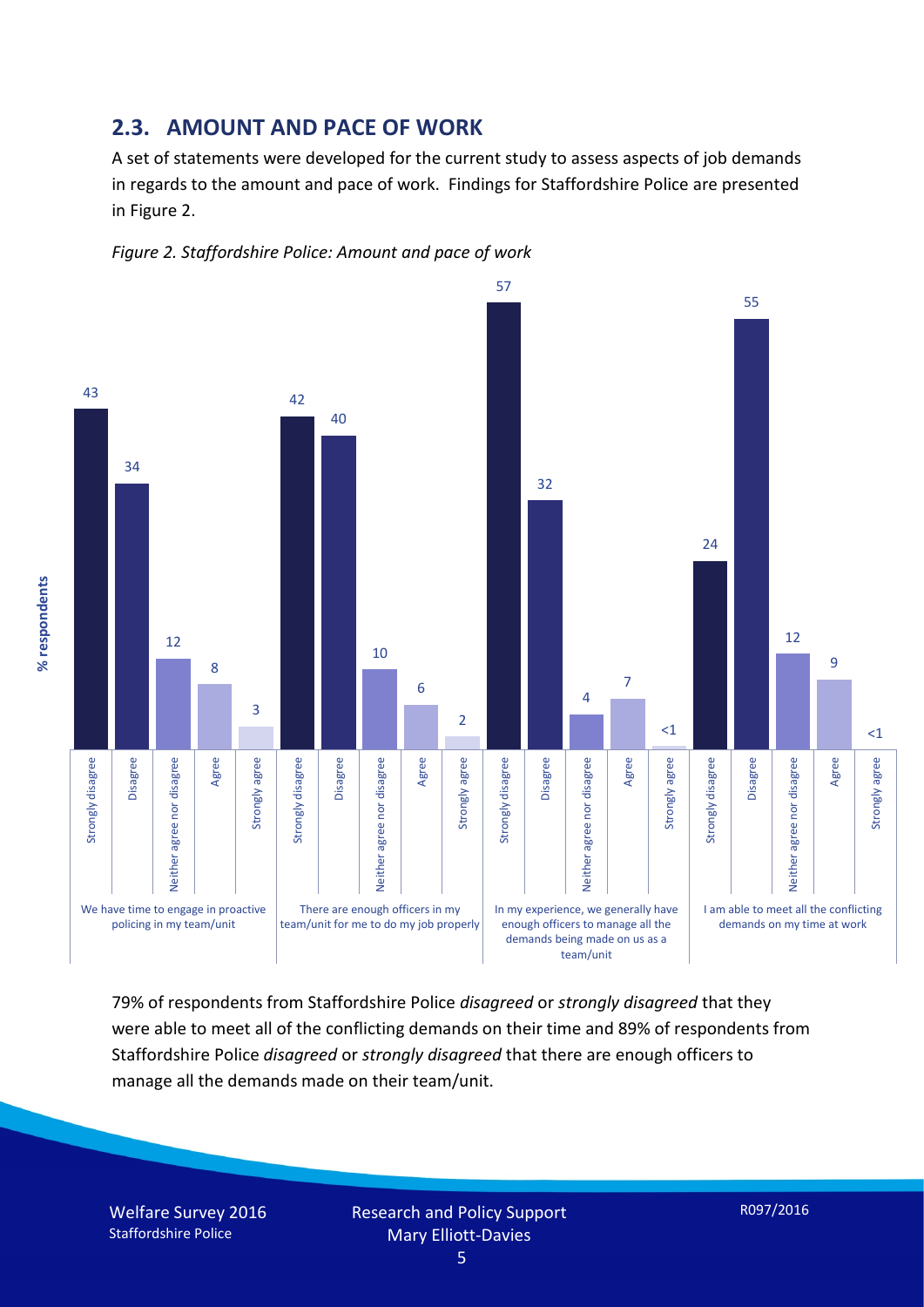# **3. CAPACITY**

## **3.1. MINIMUM OFFICER STAFFING**

We asked respondents whether or not their team or unit has a minimum officer staffing level and 70% of respondents from Staffordshire Police indicated that their team or unit had a minimum officer staffing level. Among respondents whose team or unit had a minimum officer staffing level, 8% indicated that this level was achieved *never* or *rarely*.

## **3.2. OFFICER STAFFING ARRANGEMENTS**

Respondents were asked whether they had been told how officer staffing levels in their team/unit were determined and whether they felt it was effective. 66% of respondents from Staffordshire Police indicated that they had not been told how officer staffing levels are determined, whilst 73% *disagreed* or *strongly disagreed* that the way officer staffing levels are determined seems to be effective. An additional set of statements were developed for this survey to assess aspects of capacity to meet job demands. Results for Staffordshire Police are below.



*Figure 3. Staffordshire Police: Capacity to deal with workload*

Welfare Survey 2016 Staffordshire Police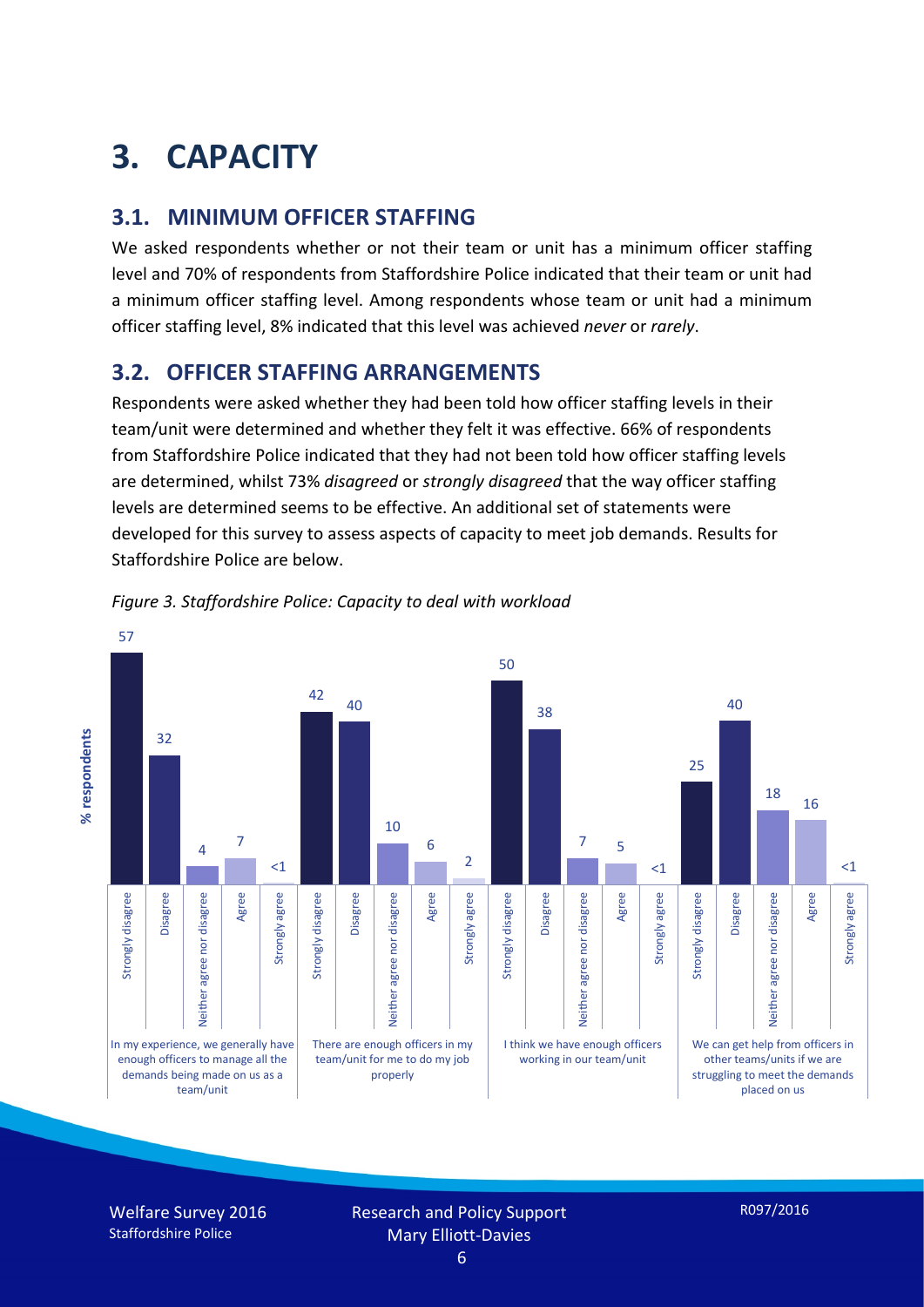# **4. WORK PATTERNS**

### **4.1. SHIFTS**

Respondents were invited to indicate which of broad shift patterns they typically worked (indicated in Figure 4) and, to the nearest hour, how long their shifts are supposed to last.

2% of respondents from Staffordshire Police reported their formal shift duration was more than the 8-10 hours advised by the Health and Safety Executive<sup>[vii](#page-15-6)</sup> and the Police Negotiating Board. Vill

#### *Figure 4. Staffordshire Police: Shift rotation*



### **4.2. SINGLE CREWING**

Among respondents from Staffordshire Police, for whom this item was applicable (*N*=*238*), 74% reported being single crewed either *often* or *always* over the previous 12 month period, this can be compared with 73% of respondents from the national sample.

### **4.3. BREAKS, REST DAYS AND ANNUAL LEAVE**

52% of respondents from Staffordshire Police were *never* or *rarely* able to take their full rest break entitlement, and 83% reported having had two or more rest days cancelled in the previous 12 month period.

30% of respondents from Staffordshire Police told us that they have not been able to take their full annual leave entitlement in the previous 12 month period.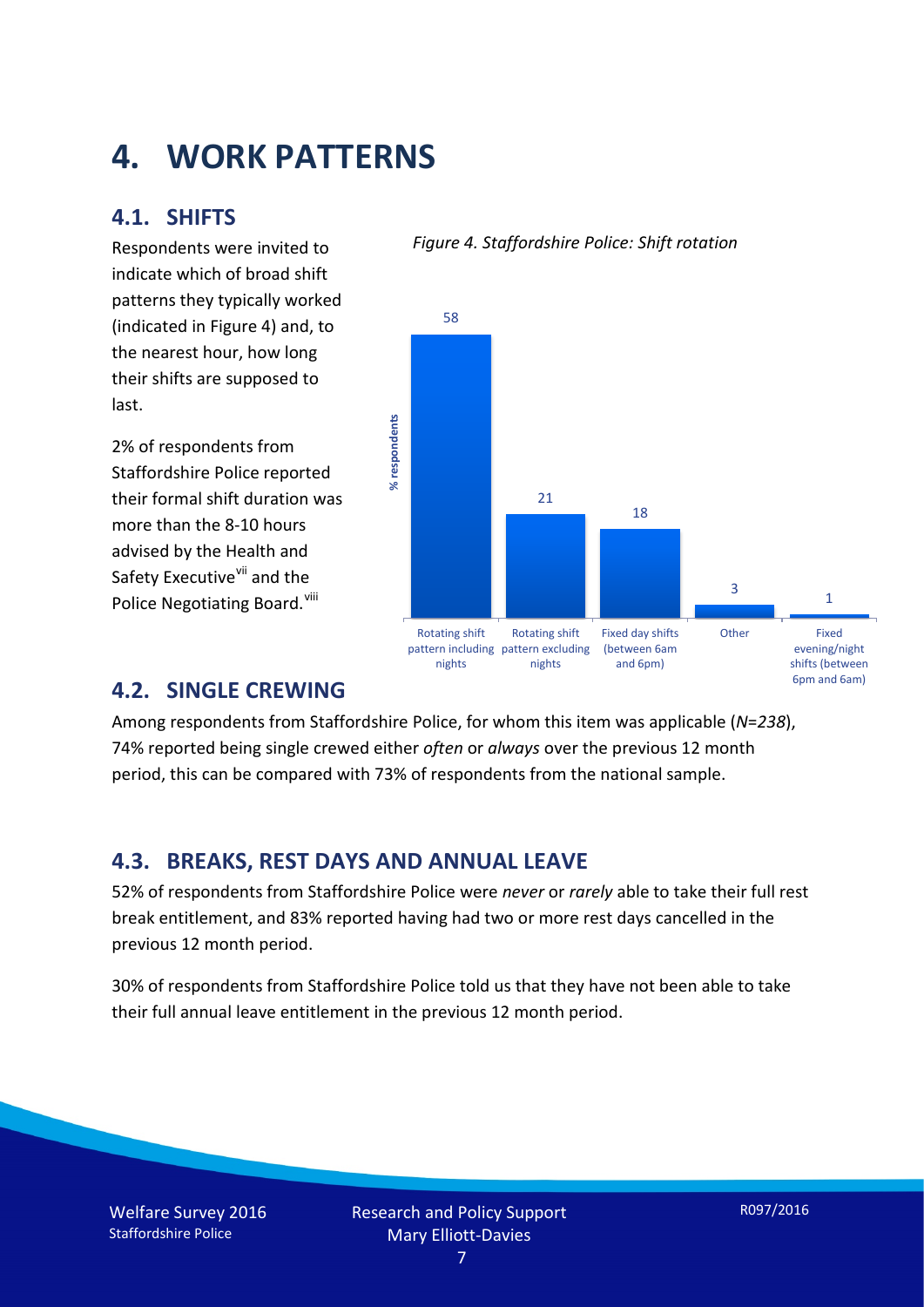# **5. MENTAL HEALTH AND WELLBEING**

## **5.1. SINGLE ITEM INDICATOR**

A top-level broad overview of mental wellbeing was established using an item that asked respondents to indicate whether they had experienced feelings of stress, low mood, anxiety, or other difficulties with their health and wellbeing over the last 12 months.

84% of respondents from Staffordshire Police indicated that they had experienced feelings of stress, low mood, anxiety, or other difficulties with their health and wellbeing over the last 12 months. 91% also indicated that these feelings were caused, or made worse by work.

### **5.2. MENTAL WELLBEING**

Mental wellbeing can be broadly conceptualized as having two dimensions. The first concerns positive affect (i.e. pleasurable aspects of wellbeing such as feelings of optimism, cheerfulness, and relaxation). The second concerns psychological functioning (i.e. such as clear thinking, self-acceptance, personal development, competence, and autonomy).

To investigate mental wellbeing in more detail the two-dimensional structure of mental wellbeing described above was assessed using the short Warwick-Edinburgh Mental Wellbeing Scale.<sup>[ix](#page-15-8)</sup> The use of this scale, which has been widely used in a number of settings, helps us to measure the incidence of wellbeing in the police in a reliable way, allowing credible comparisons. The scale asks individuals to rate their experience during the last two weeks for seven positively framed statements.

Findings for the items for the short Warwick-Edinburgh Mental Wellbeing Scale for Staffordshire Police are presented in Figure 5 alongside those for the general public.

### **5.3. HELP SEEKING**

A question was applied to identify those who had ever **sought help** for feelings of stress, low mood, anxiety, or any other difficulties with mental health and wellbeing. Examples of sources of help were provided including GP, occupational health department, psychologist, therapist, and counsellor.

40% of Staffordshire Police respondents had previously sought help for feelings of stress, low mood, anxiety or other difficulties with their mental health and wellbeing, of which 52% had done so within the last 12 months.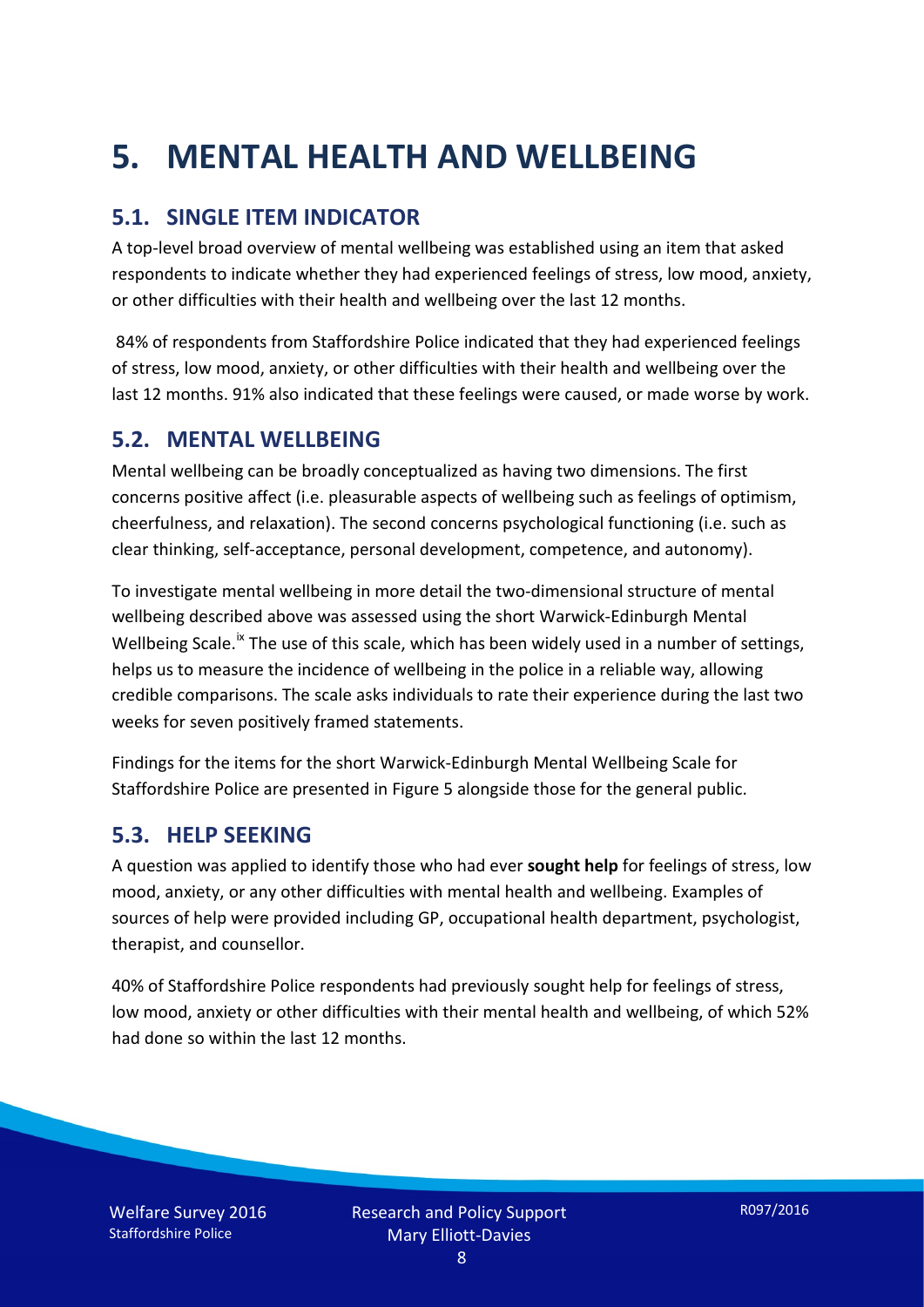*Figure 5. Staffordshire Police:* The Short Warwick-Edinburgh Mental Wellbeing Scale*.*



General Population: North West [England] Mental Wellbeing Survey (2012-23)

Local Response: PFEW Welfare Survey (2016)

### **5.4. STRESS**

Work related stress was measured using a single-item measure. 47% of respondents from Staffordshire Police presented with a non-diagnostic case of work-related stress.<sup>[x](#page-15-9)</sup> Stress outside of work was assessed using an adaptation of the work-related stress measure. 8% of respondents from Staffordshire Police presented with a non-diagnostic case of stress outside of work.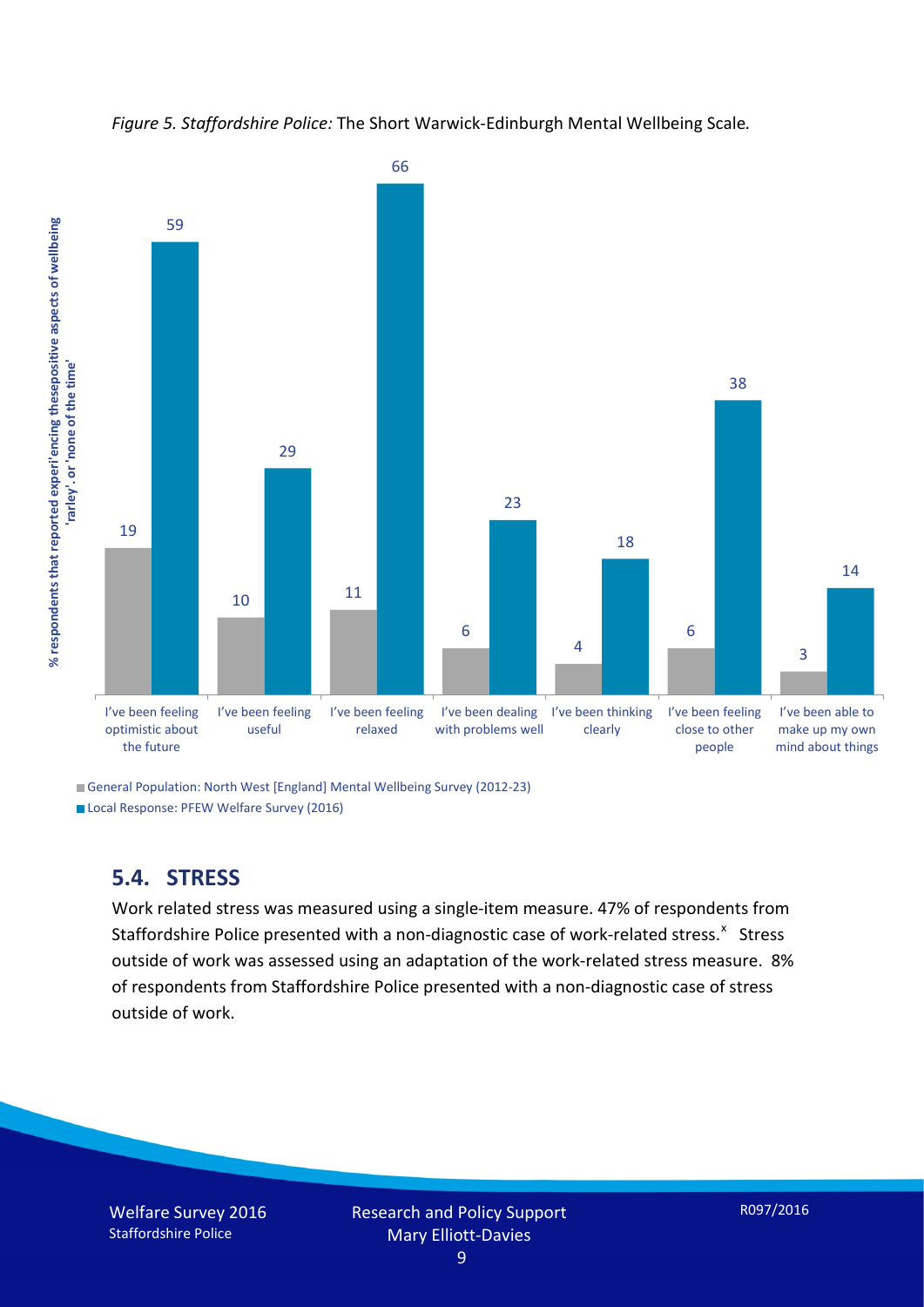# **6. ORGANISATIONAL SUPPORT: MENTAL HEALTH & WELLBEING**

Participants who indicated that they had sought help for difficulties with mental health and wellbeing were presented with additional questions concerning disclosure to a line manager.

### **6.1. DISCLOSURE**

59% of respondents reported that they had disclosed seeking mental health and wellbeing support to their line managers.

### **6.2. REASONS FOR NON-DISCLOSURE**

Respondents who did not disclose that they were seeking mental health and wellbeing support were asked to indicate why. Findings are presented in Figure 6 below. Respondents were able to cite as many reasons as applicable.





Reasons for non-disclosure

#### **D**Other

- I didn't want to be treated differently (in a negative way)
- I It wasn't affecting my work so I didn't feeli like I needed to
- I thought it would negatively affect my opportunities for promotion and/or specialisation
- I was worried that my other colleagues would find out

Welfare Survey 2016 Staffordshire Police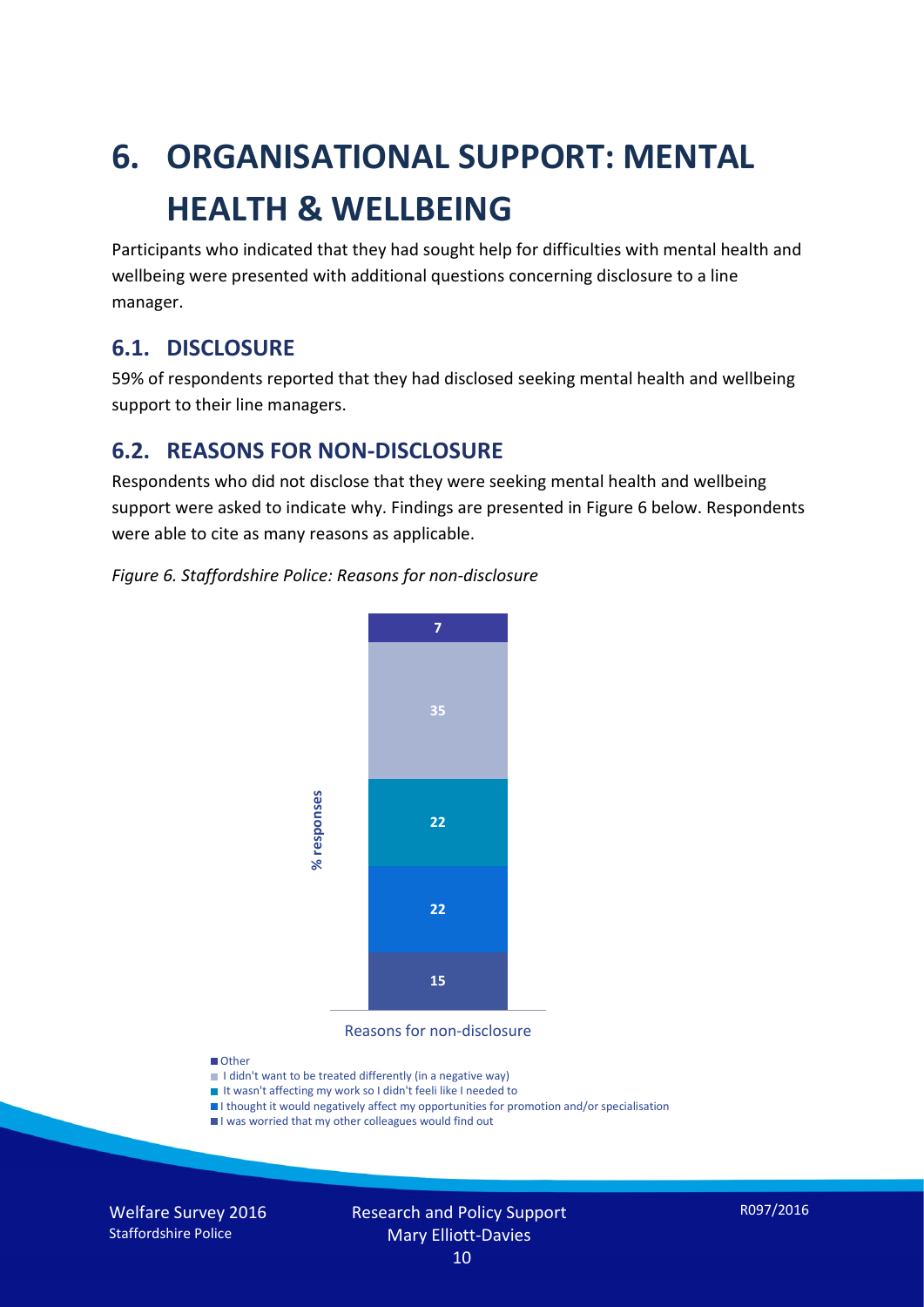### **6.3. LOCAL ATTITUDES TO MENTAL HEALTH AND WELLBEING**

All respondents were asked about the attitude of the police service towards mental health and wellbeing. Nationally, these were found to be fairly negative. Figure 7 below shows the perception reported by respondents from Staffordshire Police.

*Figure 7. Staffordshire Police: Attitudes to mental health and wellbeing*

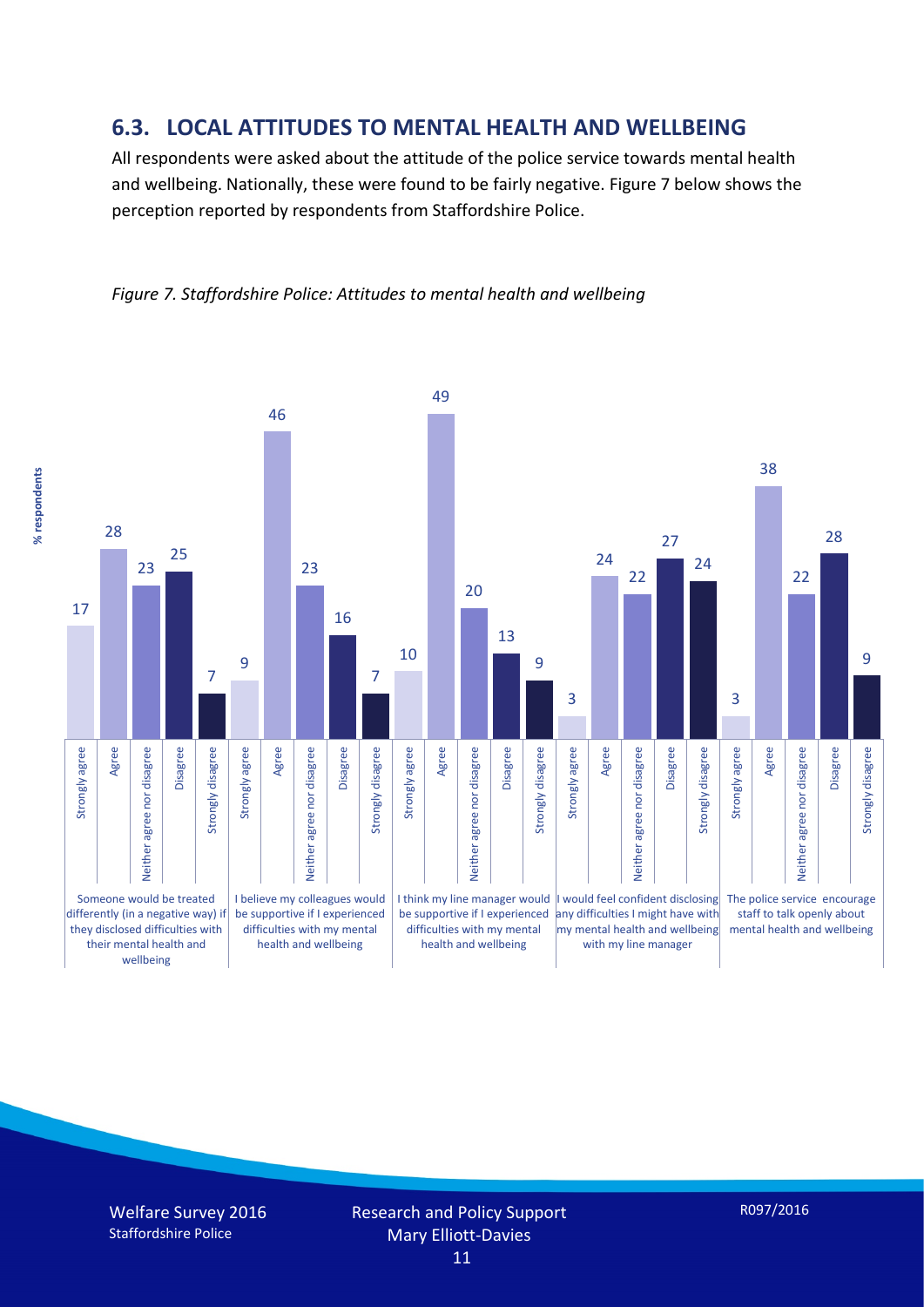# **7. ABSENCE BEHAVIOUR**

# **7.1. ABSENCE**

55% of respondents from Staffordshire Police reported one or more days of sickness absence and 33% of respondents indicated that at least one day of their sickness absence was attributable to stress, depression, or anxiety.

# **7.2. PRESENTEEISM AND LEAVEISM**

Presenteeism is the act of attending work while ill. This has been shown to be associated with subsequent health decline, particularly in relation to burnout, $x_i$  and can to lead to elevated absenteeism.<sup>[xii](#page-16-1)</sup> Moreover, evidence suggests that presenteeism can compound the effects of the initial illness and negatively influence job satisfaction, resulting in negative job attitudes and withdrawal from work.<sup>[xiii](#page-16-2)</sup>

Leaveism is a recently coined term to describe hidden sickness absence and work undertaken during rest periods including using allocated time off such as annual leave entitlements to take time off when they are in fact unwell. Findings for Staffordshire Police are presented in Figure 8 below.



#### *Figure 8. Staffordshire Police: Absence behaviours*

Welfare Survey 2016 Staffordshire Police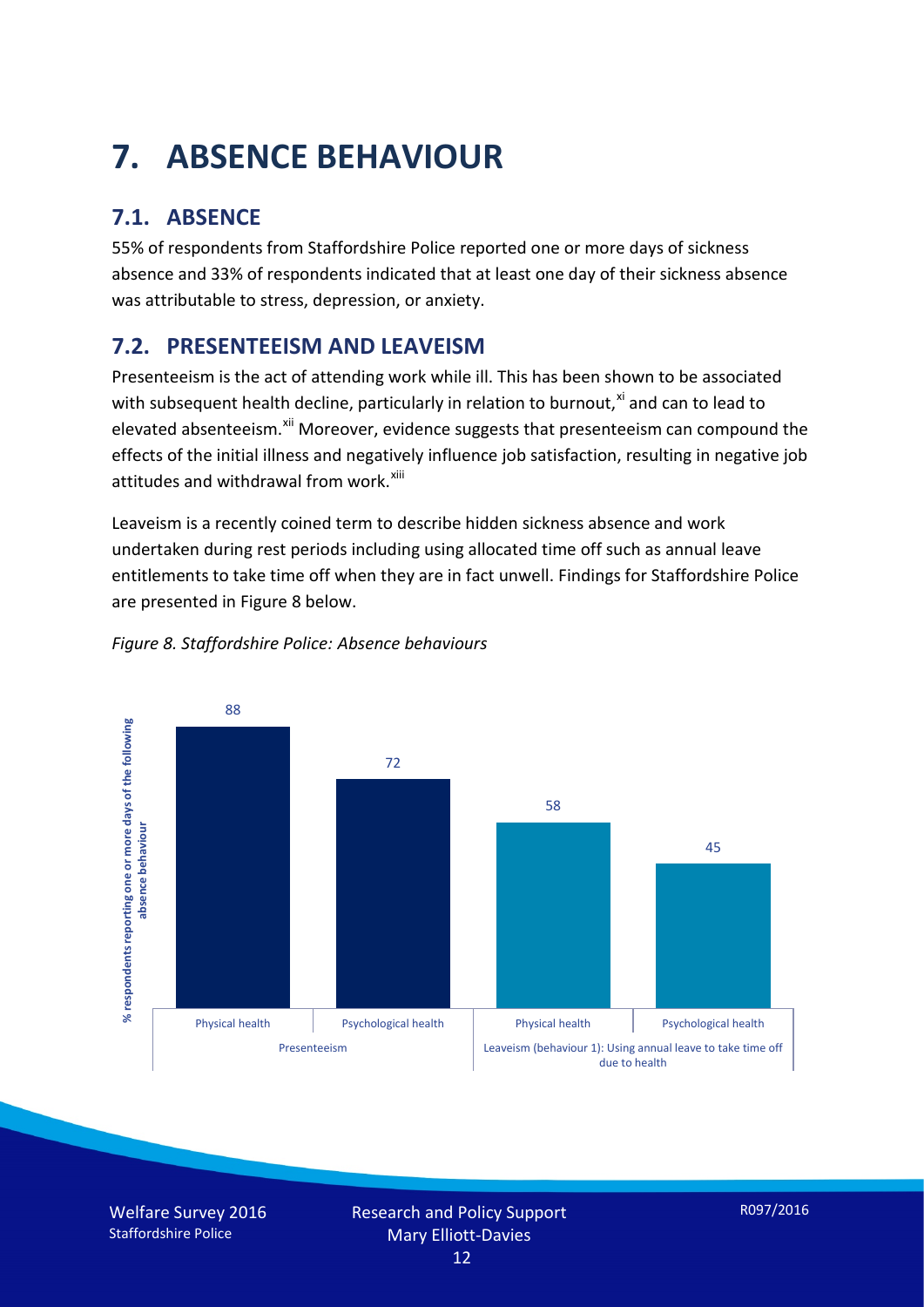# **8. ACCIDENTS, VIOLENCE AND INJURIES**

# **8.1. VIOLENCE**

Verbal and physical violence was assessed using four questions regarding how often officers received verbal insults, verbal threats, unarmed physical attacks, and attacks with a weapon from members of the public over the previous 12 months. Findings are presented in Figure 9 below.

*Figure 9. Staffordshire Police: Frequency of verbal and physical violence from members of the public*

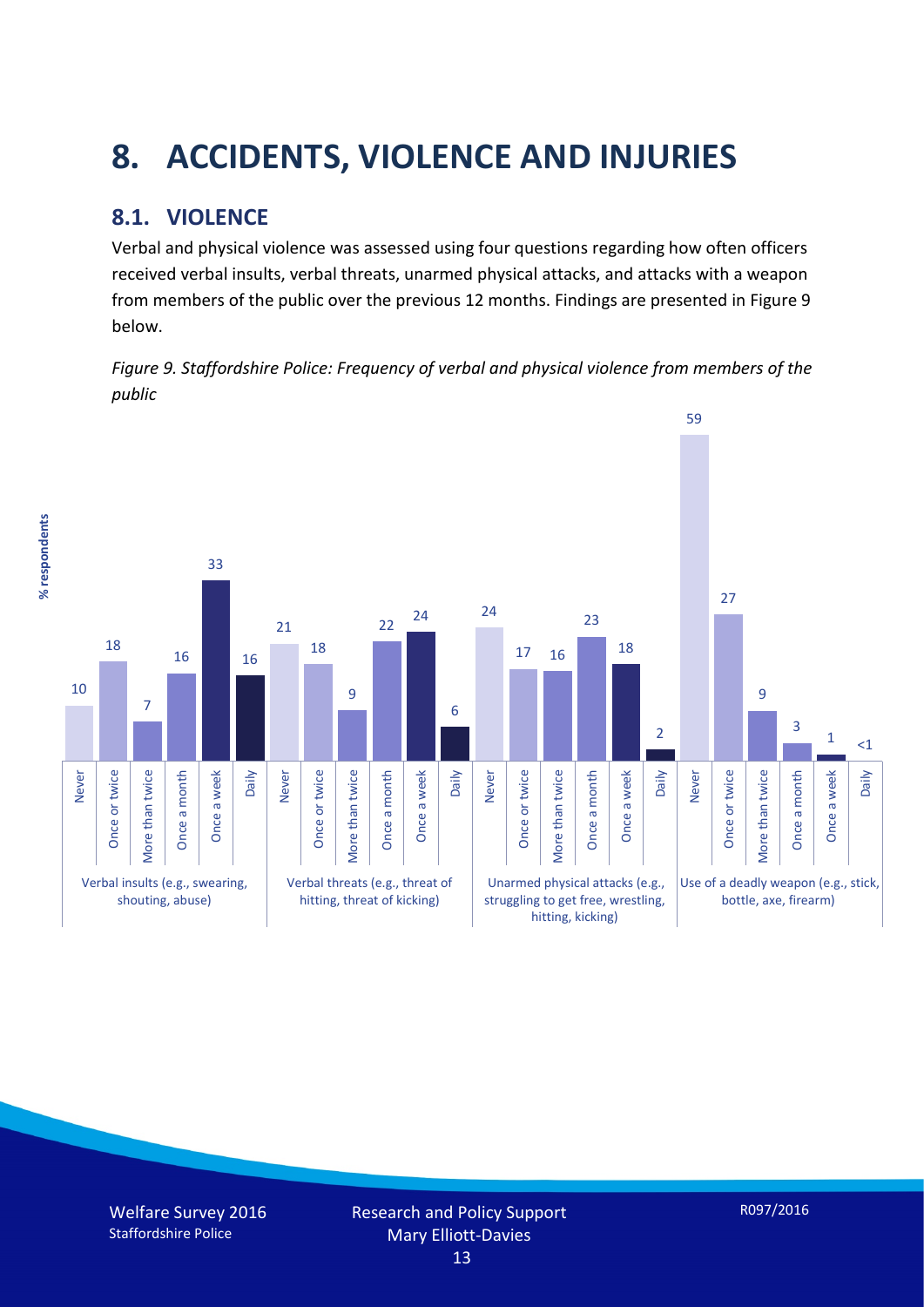### **8.2. INJURIES DUE TO ACCIDENTS AND VIOLENCE**

26% of Staffordshire Police respondents reported that they had suffered one or more injuries that required medical attention as a result of **work-related violence** in the last year – losing more than 166 days in sickness absence. Whilst 29% of Staffordshire Police respondents also reported that they had suffered one or more injuries that required medical attention as a result of **work-related accidents** in the last year – losing more than 301 days in sickness absence.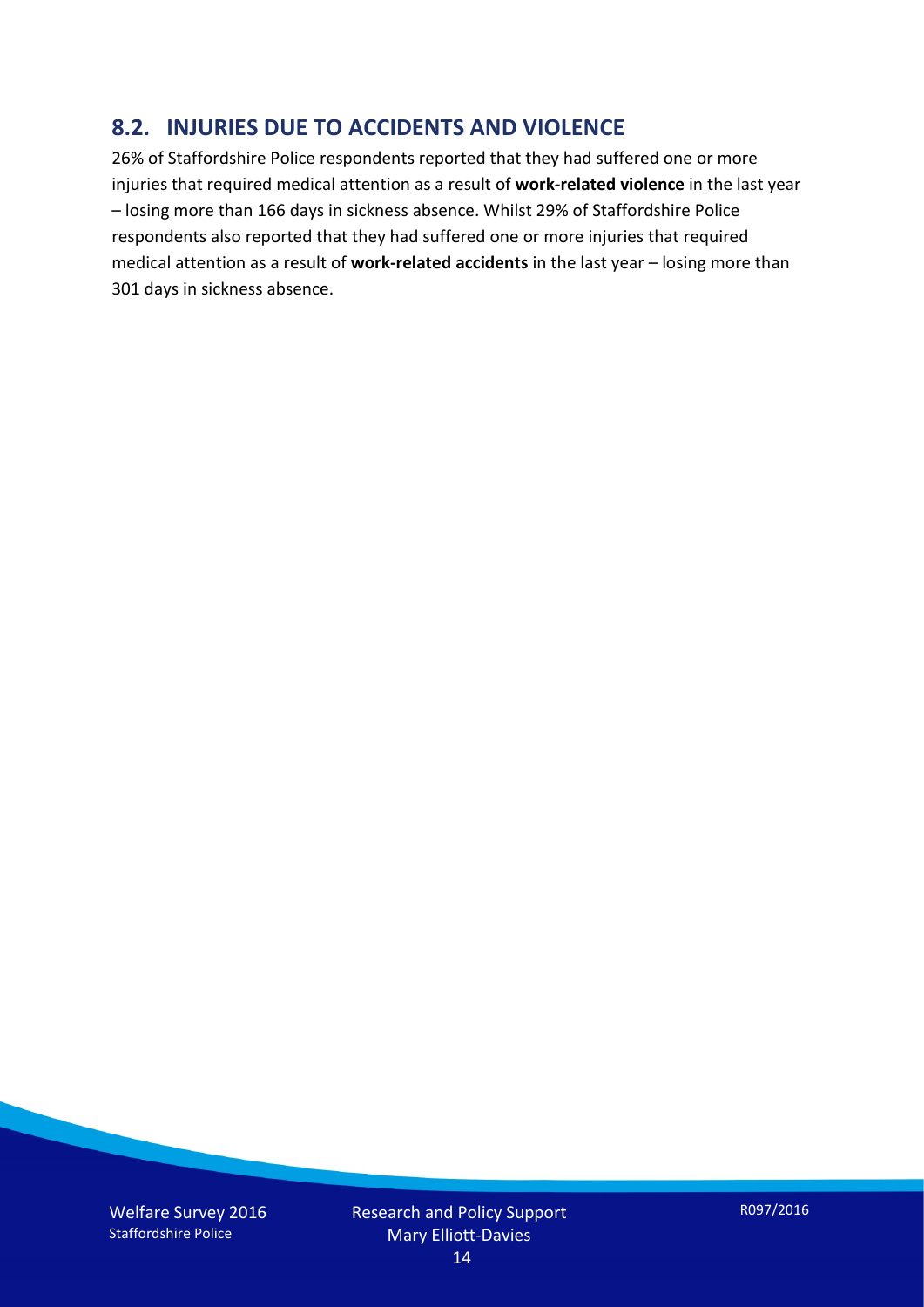# **9. Notes for JBBs**

Additional findings from the 2016 welfare survey are available on request from the Research and Policy department.

The findings of the survey can also be broken down in more detail in terms of different demographic groups, such as rank, role or length of service. However please be aware that we can only go into a certain level of detail with this demographic data in order to preserve respondents' confidentiality.

JBBs wishing to obtain further information can contact Mary Elliott-Davies [\(mary.elliott](mailto:mary.elliott-davies@polfed.org)[davies@polfed.org\)](mailto:mary.elliott-davies@polfed.org) to discuss their requirements. The Research and Policy Department only has one member of staff responsible for these data requests therefore please bear this in mind when contacting the team.

All other interested parties should speak to their local JBB in the first instance.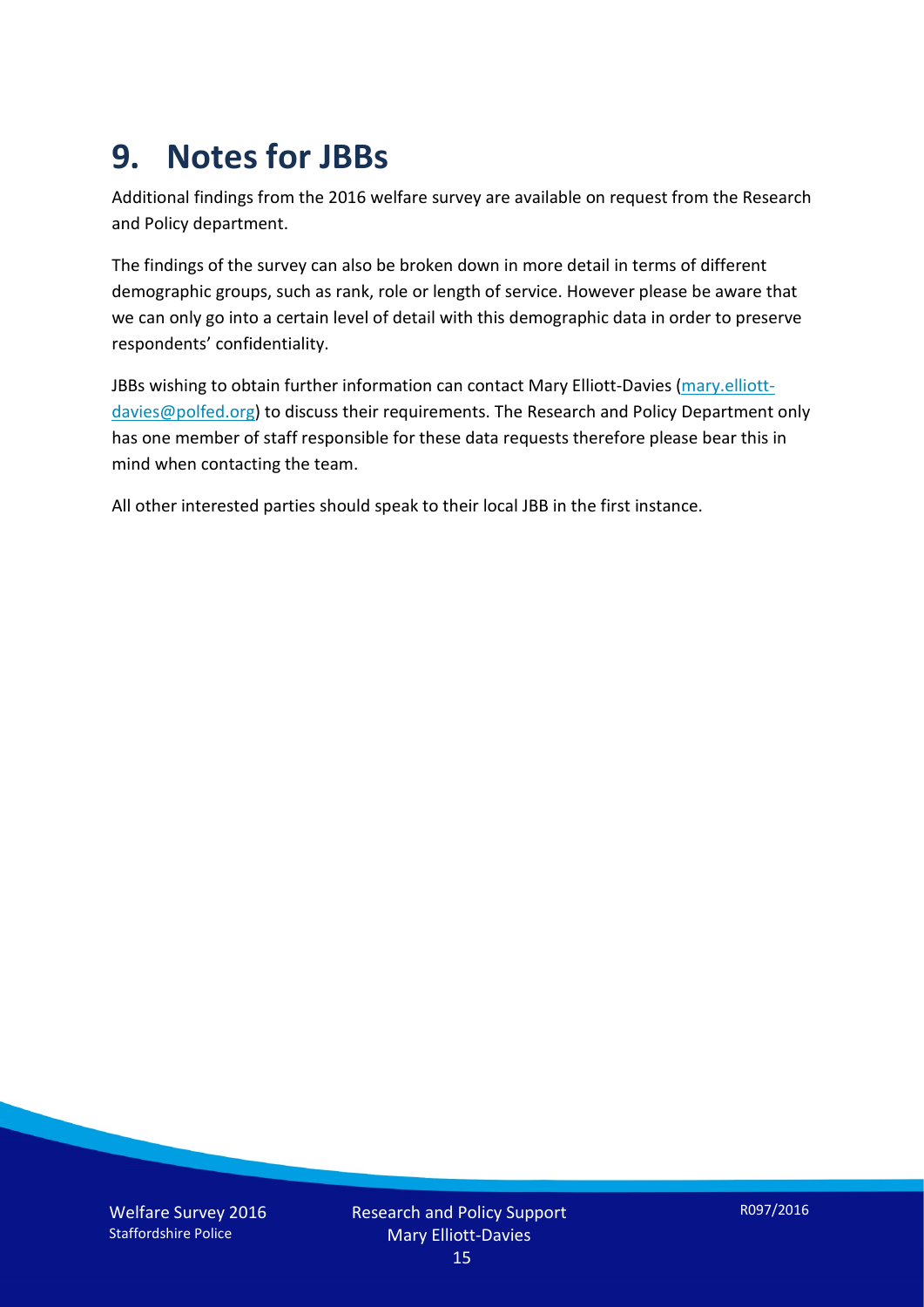# **10. REFERENCES**

<span id="page-15-0"></span>i National Audit Office (2015). Financial Sustainability of Police Forces in England and Wales. Retrieved September 12, 2016, fro[m https://www.nao.org.uk/wp](https://www.nao.org.uk/wp-content/uploads/2015/06/Financial-sustainability-of-police-forces.pdf)[content/uploads/2015/06/Financial-sustainability-of-police-forces.pdf](https://www.nao.org.uk/wp-content/uploads/2015/06/Financial-sustainability-of-police-forces.pdf)

<span id="page-15-1"></span><sup>ii</sup> Home Office (2010). Police Service Strength: England and Wales, 31 March 2010. Retrieved September 12, 2016, from [https://www.gov.uk/government/uploads/system/uploads/attachment\\_data/file/115745/hosb1410](https://www.gov.uk/government/uploads/system/uploads/attachment_data/file/115745/hosb1410.pdf) [.pdf](https://www.gov.uk/government/uploads/system/uploads/attachment_data/file/115745/hosb1410.pdf)

<span id="page-15-2"></span><sup>iii</sup> Home Office (2016). Police Workforce, England and Wales, 31 March 2016. Statistical Bulletin 05/16. Retrieved September 12, 2016, fro[m https://www.gov.uk/government/statistics/police](https://www.gov.uk/government/statistics/police-workforce-england-and-wales-31-march-2016)[workforce-england-and-wales-31-march-2016](https://www.gov.uk/government/statistics/police-workforce-england-and-wales-31-march-2016)

<span id="page-15-3"></span><sup>iv</sup> Elliott-Davies, M., Donnelly, J., Boag-Munroe, F., & Van Mechelen, D. (2016). 'Getting a battering' The perceived impact of demand and capacity imbalance within the Police Service of England and Wales: A qualitative review. The Police Journal, 89, 2, 93-116.

<span id="page-15-4"></span><sup>v</sup> Cousins, R., Mackay, C., Clarke, S., Kelly, C., Kelly, P., & McCaig, R. (2004). 'Management Standards' and work-related stress in the UK: Practical development. *Work & Stress, 18*, 113–136; Mackay, C., Cousins, R., Kelly, P., Lee, S., & McCaig, R. (2004). 'Management Standards' and work-related stress in the UK: Policy background and science. *Work & Stress, 18*, 91–112.

<span id="page-15-5"></span>vi Edwards, J., & Webster, S. (2012). Psychosocial risk assessment: Measurement invariance of the UK Health and Safety Executive's Management Standards Indicator Tool across public and private sector organizations. *Work & Stress, 26*, 130–142

<span id="page-15-6"></span>vii HSE.(2006).Managing shift work: *Health and Safety Guidance*. HSE Books, HSG256, ISBN 9780717661978, Crown Copyright.

<span id="page-15-7"></span>viii Home Office. (2010). Guidance on Variable shift arrangements for police officers [PNB circular] 016-2010.

<span id="page-15-8"></span><sup>ix</sup> Stewart-Brown, S., Tennant, A., Tennant, R., Platt, S., Parkinson, J., & Weich, S. (2009). Internal construct validity of the Warwick-Edinburgh Mental Well-being Scale (WEMWBS): A Rasch analysis using data from the Scottish Health Education Population Survey. *Health and Quality of Life Outcomes, 7*: 15.

<span id="page-15-9"></span>x Smith, A., Johal, S., Wadsworth, E., Davey Smith, G., & Peters, T. (2000). The Scale of Perceived Stress at Work: The Bristol Stress and Health at Work Study. Contract Research Report 265/2000. Sudbury: HSE Books.